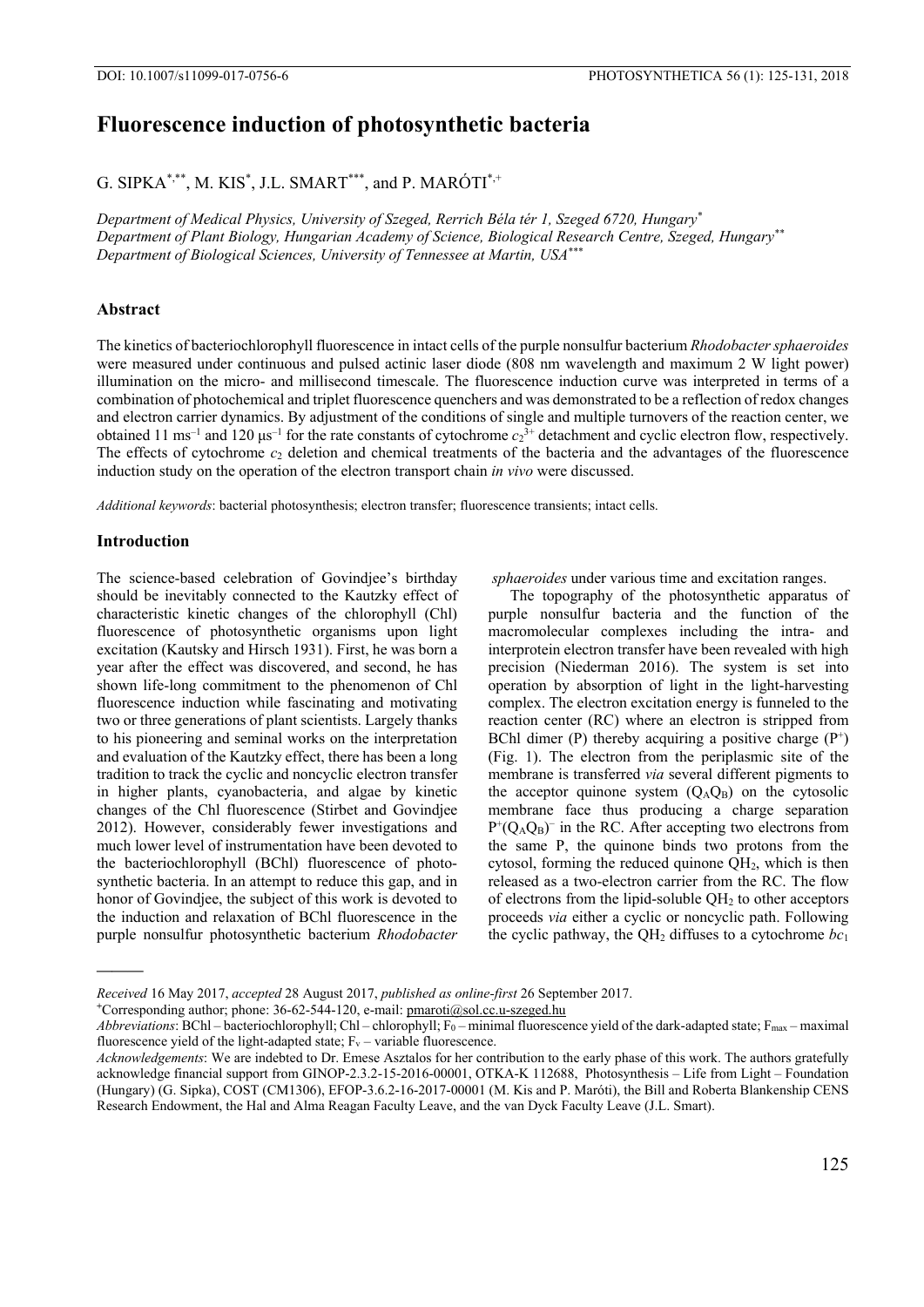

Fig. 1. A simplified scheme for stationary electron flows in and around the RC: light excitation closes the open RC ( $PQ_AQ_B$ ) with rate constant  $k_I$  and the closed RC ( $P^+Q_A^-$ ) is re-opened by electron transfer from the acceptor side, *via* the Q/QH<sub>2</sub> quinone pool in the membrane, the cytochrome *bc*1 complex and the periplasmic cyt c, arriving at the donor side, P with overall rate constant *k*e (cyclic electron transport). The noncyclic (reverse) electron flow from succinate to  $NAD<sup>+</sup>$  is connected to the cyclic flow at the Q/QH2 quinone pool in the membrane. If any of the positive or negative charges cannot escape from the RC (predominantly at single turnover of the RC), the closed RC will be re-opened by a slow leakage of rate constant *k*loss.

complex where it releases its two electrons to a site on the exoplasmic surface. Simultaneously,  $QH_2$  releases two protons into the periplasmic space, thereby generating a proton-motive force which is used by the  $F_0F_1ATP$ ase to synthesize ATP and also to transport molecules across the membrane. Electrons are then transferred from the cytochrome *bc*1 complex to a water-soluble cytochrome (cyt *c*2), a one-electron carrier in the periplasmic space; this reduces the cytochrome from an  $Fe^{3+}$  to an  $Fe^{2+}$  state. The reduced cytochrome then diffuses through a small pool of cyt  $c_2^{3+}/c$ yt  $c_2^{2+}$  back to the RC, where it releases its electron to the positively charged dimer  $(P^+)$ , returning it to the ground state P. In the case of the noncyclic pattern of reverse electron flow in purple nonsulfur bacteria, the electrons are removed from reduced organic molecules,

## **Materials and methods**

**Bacterial strains, culture conditions and chemicals**: Purple nonsulfur photosynthetic bacterium *R. sphaeroides* wild type (WT) was grown in Siström's medium (Siström 1962) in completely filled screw top vessels without oxygen (anaerobic growth) under irradiance of 13 W m<sup>−</sup><sup>2</sup> from tungsten lamps (Asztalos *et al.* 2010). The cells were harvested at an exponential phase of the growth at cell concentration of  $\sim 10^8$  cell mL<sup>-1</sup> and were bubbled with nitrogen for 15 min before measurements to preserve the anoxic conditions.

Strain JS2293Δ, containing an in-frame deletion of the *cycA* gene encoding cytochrome *c*2 in *R. sphaeroides*, was genetically constructed essentially as described previously such as succinate and lactate, and are transferred to NAD<sup>+</sup> *via* the quinone pool in the membrane, forming NADH. In the noncyclic pathway, as in the cyclic pathway, a protonmotive force is generated and used to synthesize ATP.

In order to track the electron transfer steps and for the evaluation of the physiological status of the purple anoxygenic phototrophs, induction and relaxation of BChl fluorescence have largely prevailed (Koblizek *et al.* 2005, Maróti 2008, 2016; Asztalos *et al.* 2010, 2015; Kis *et al.* 2014, 2015). While the RCs are photooxidized and effectively become closed during the fluorescence induction phase, they open again during the fluorescence relaxation phase. The classic relation between the fluorescence yield and the fraction of closed RC has served as the basis for interpretation of fluorescence induction (Duysens 1951). When the RC is open  $(PO<sub>A</sub>)$ , the fluorescence level is low  $(F<sub>0</sub>)$  as part of the excitation energy is used for photochemistry (charge separation). However, when the RC is closed ( $P^+Q_A^-$ ), the level of fluorescence is high (Fmax) because photochemical loss no longer comprises the nonradiative dissipative pathway of the excited BChl. The difference between the maximum and minimum fluorescence (variable fluorescence  $F_v = F_{max} - F_0$ ) reflects the redox status of the RC, and provides an estimate of the quantum yield of the primary charge separation (Trissl 1996, de Rivoyre *et al.* 2010).

In the present study, the fluorescence induction of the RC from *R. sphaeroides* is evaluated under high light (continuous) and moderate (intermittent) light intensities. The observed kinetic phases are the result of different types of fluorescence quenchers including photochemical quenchers (the oxidized quinones and the reduced dimer in the RC) and triplets of the excited states of BChl and carotenoids, and the ground state of oxygen. Under sufficiently low-light conditions, where the light-driven processes (charge separation and triplet formation) compete with electron transfer, a simple method is described to determine the overall steady-state rate of cyclic electron transfer in intact cells of *R. sphaeroides*. The effects of different electron transfer inhibitors and treatments of the bacteria are also discussed.

(Chi *et al.* 2015). *Escherichia coli* strains were grown at 37°C in LB medium (Sambrook *et al.* 1989) supplemented with antibiotics when appropriate; kanamycin  $(50 \,\mu g \, \text{mL}^{-1})$ and ampicillin  $(100 \mu g \text{ mL}^{-1})$ . *R. sphaeroides* strains were grown aerobically at 30°C in YCC medium (Siström 1977) supplemented when appropriate with kanamycin (50 µg) mL–1). Conjugal transfer of strains from *E. coli* to *R. sphaeroides* was performed as described previously, and counter-selection against S17-1 donors was achieved by addition of tellurite (100  $\mu$ g mL<sup>-1</sup>) (Donohue and Kaplan 1991).

Terbutryne was used in 120  $\mu$ M concentration to block the  $Q_A \rightarrow Q_B$  interquinone electron transfer in the RC as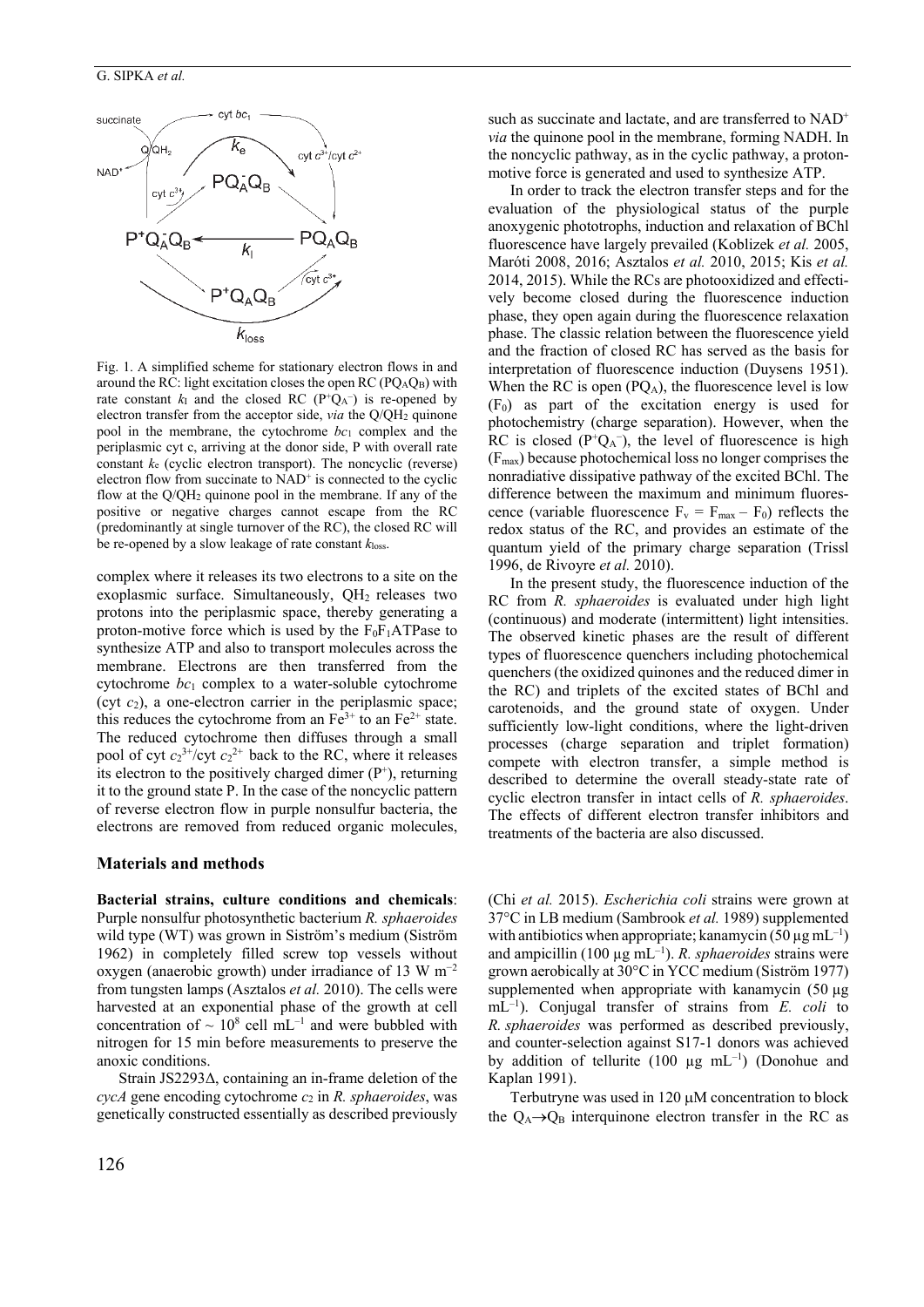terbutryne competes with quinone for the  $Q_B$ -binding site. Myxothiazol was used in 10  $\mu$ M concentration to inhibit the cyclic electron transfer because it is a competitive inhibitor of ubiquinol and binds at the quinol oxidation  $(O<sub>o</sub>)$  site of the cytochrome  $bc<sub>1</sub>$  complex. The uncoupling agent, *p*-triflouromethoxy carbonilcyanide phenylhydrazone (FCCP), was applied in 20 μM concentration to abolish the linkage between the respiratory chain and the phosphorylation system by dissipating the proton-motive force across the membrane.

**Induction and relaxation of BChl fluorescence**: The induction and relaxation kinetics of the BChl *a* fluorescence of intact cells were measured by a home-built fluorometer (Kocsis *et al.* 2010). The light source for both excitation and monitoring was a laser diode (wavelength of 808 nm and maximum light power of 2 W) that

#### **Results**

**Fluorescence induction under high light excitation**: Fluorescence induction from the dark state,  $F_0$ , to the maximum  $F_{\text{max}}$  within a couple of  $\mu$ s (Fig. 2) occurred because of the high light intensity  $(2 \text{ W cm}^2)$  and wavelength (808 nm), which matches the absorption band of the peripheral light-harvesting antenna of *R.*   $sphaeroides$ . After an additional small rise, it reached  $F_{\text{max}}$ approximately 1 ms after onset of the excitation. From that level, the fluorescence drops slowly and continuously in several phases to approximately half of the maximal value. A small increase can be seen at the very end of the excitation in the vicinity of the min time range. The kinetic trace is reproducible and reflects reversible changes in the bacterium. This is in contrast to the behavior of free BChl in solution, and the carotenoid-less mutant R-26, where the bleaching of the pigments can be seen in the ms time range under similar induction conditions. It is evident from these experiments that the carotenoids protect the BChl and the photosynthetic apparatus effectively from the oxidative stress caused by the high light intensity. Upon termination of the light excitation, an increase and subsequent decrease of the fluorescence level can be observed at onset of the excitation after dark periods of different durations (data not shown). These are clear signs of relaxation of triplets in the dark and building up in the light. Although the triplets obviously determine the fluorescence kinetics, the contribution of other effects cannot be disclosed in the longer time scale. The definite increase of the fluorescence due to addition of myxothiazol (blocker of the cyt *bc*<sup>1</sup> complex) and a slight change upon addition of FCCP (uncoupler of electron and proton transfers) demonstrated the effects of cyclic electron transfer and transmembrane pH gradient on the BChl fluorescence, respectively.

**Fluorescence induction upon intermittent excitation**: The intensity of the excitation can be decreased by intermittent pulsing of the emission of the laser diode. The produced rectangular shape of illumination of variable duration and intensity and matched the 800-nm absorption band of the LH2 peripheral antenna of the cells. The BChl fluorescence (centered at 900 nm) was detected in the direction perpendicular to the actinic light beam with a near-infrared-sensitive, large-area (diameter 10 mm), and high-gain Si-avalanche photodiode (APD; model *394-70- 72-581*; *Advanced Photonix, Inc*., USA) protected from the scattered light of the laser by an 850-nm high-pass filter (*RG-850*). Solutions of BChl or *IR-806* dye (*Sigma*) were used as reference for fluorescence yield measurements to correct for any deviations from the rectangular shape and for large-scale fluctuation of the laser diode excitation. The reference signal was adjusted to the same intensity as that of the fluorescence to avoid the possible artifact coming from the nonlinearity of the response of the detector at high light intensity.

bacteria were illuminated by a series of light flashes of  $3$ - $\mu$ s duration and the attenuation of the light intensity was controlled by changing the duty cycle (Fig. 3). The steadystate levels of the fluorescence decreased continuously with a decrease in the duty cycle and showed distinct fast and slow kinetic phases (Fig. 3*A*). At higher duty cycles, single turnover of the RC occurred causing fast decay of the fluorescence level from  $F_{\text{max}}$ . This is probably due to fast reduction of  $P^+$  by cyt  $c_2^2$  bound or closely attached to the RC of *R. sphaeroides*. The slow component reflects the competition of the photochemical charge separation with the stationary flow of the electrons from and in the RC (multiple turnover of the RC). The observation of



Fig. 2. Fluorescence induction  $(F/F_0)$  of anaerobic intact and inhibitor (FCCP and myxothiazol)-treated cells of *Rhodobacter sphaeroides* upon strong and rectangular shape of excitation (intensity 2 W  $cm^{-2}$  at 808 nm). F<sub>0</sub> denotes the initial level of fluorescence. Note the logarithmic scales. Each trace was constructed by joining data sets from measurements of three separate time-ranges; these are visible as noise changes in the data.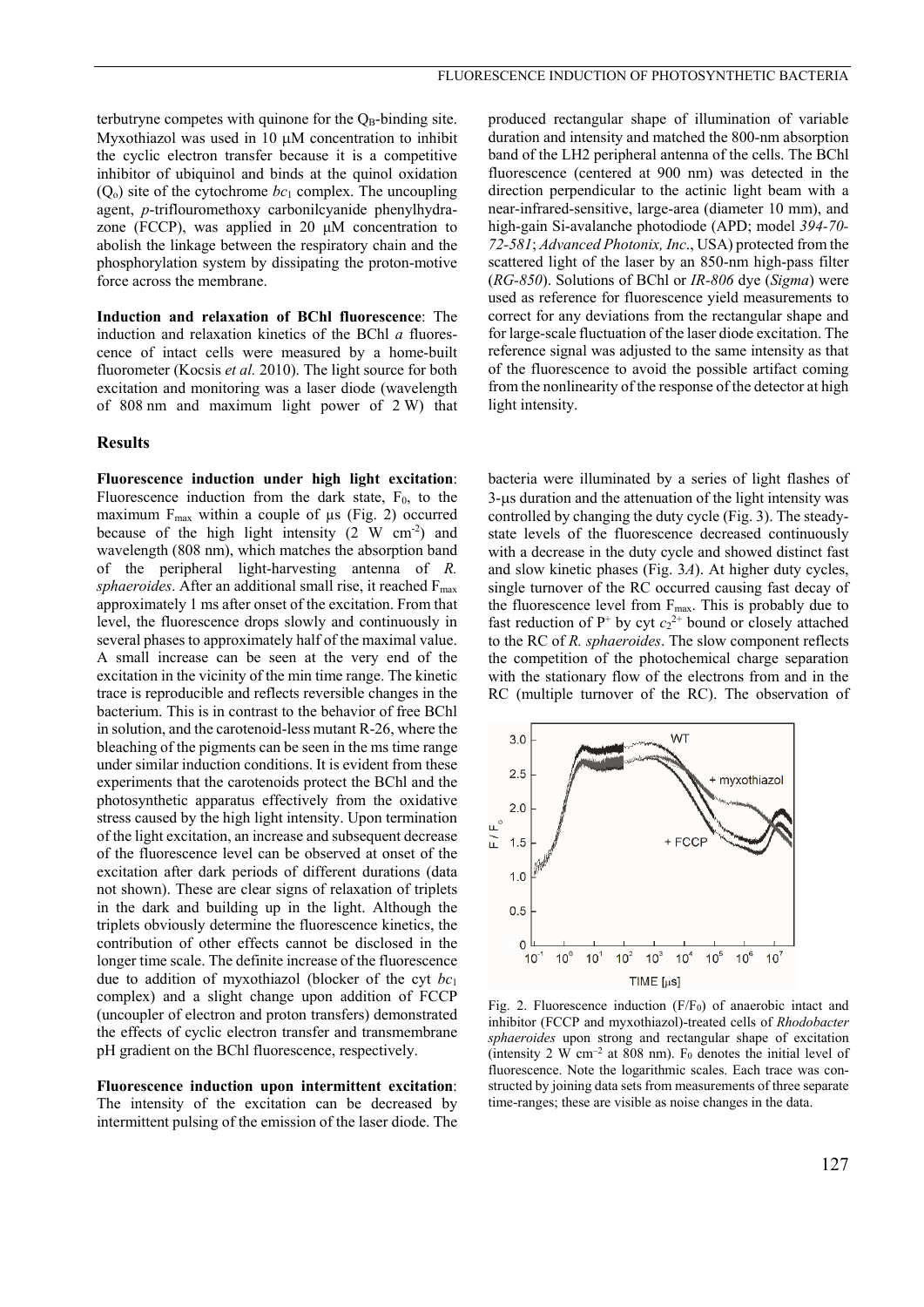



Fig. 3. Set of fluorescence induction curves of wild type (*A* und *B*) and cytochrome-less (*C* and *D*) cells of *Rhodobacter sphaeroides* without (*A* and *C*) and with addition of 20  $\mu$ M myxothiazol (*B*) or 120  $\mu$ M terbutryne (*D*). The fluorescence was evoked by 250 flashes of 3-s duration with different dark periods between the neighboring flashes. By changing the duty cycle of the flash series (the ratio of pulse width to pulse period), the fluorescence induction at different light excitations can be measured (see the reciprocals of the duty cycle attached to the color codes). The photochemical rate constant  $k<sub>1</sub>$  at arbitrary light intensity is determined from the measured value at the highest duty cycle multiplied by the duty cycle of the flash series.

slow decrease of the fluorescence level in the ms time range may reveal essential characteristics of the electron transfer around the RC. Inhibition of electron transfer to the auxiliary oxidants by the cyt  $bc_1$  inhibitor myxothiazol can partly block the slow component without any effects on the initial charge export at the donor and shifts the decay of the fluorescence to larger time scale of seconds (Fig. 3*B*). If the export of the positive charge on the donor side is inhibited, no decrease of the fluorescence is expected anymore. Indeed, flat F<sub>max</sub> level and only a small subsequent drop in the 10-s time range characterize the mutant in which the *cycA* gene is deleted (Fig. 3*C*). A somewhat faster decrease of the fluorescence level can be observed in the time scale of seconds if the electron transfer was inhibited by addition of terbutryne to the *cycA* mutant (Fig. 3*D*). As the terbutryne closes the acceptor side of the RC by replacing  $Q_B$ , both light-induced charges are trapped in the RC. They are removed either by slow reactions with auxiliary oxidants and reductants of unknown origin or by intraprotein charge recombination between  $P^+$  and  $Q_A^-$ . The relatively fast kinetics indicates that the charge recombination should play determining role in re-opening the RC.



Fig. 4. Relaxation of normalized variable fluorescence generated by intensive light excitation of different durations from 10 μs to 10 ms in whole cells of *Rhodobacter sphaeroides*.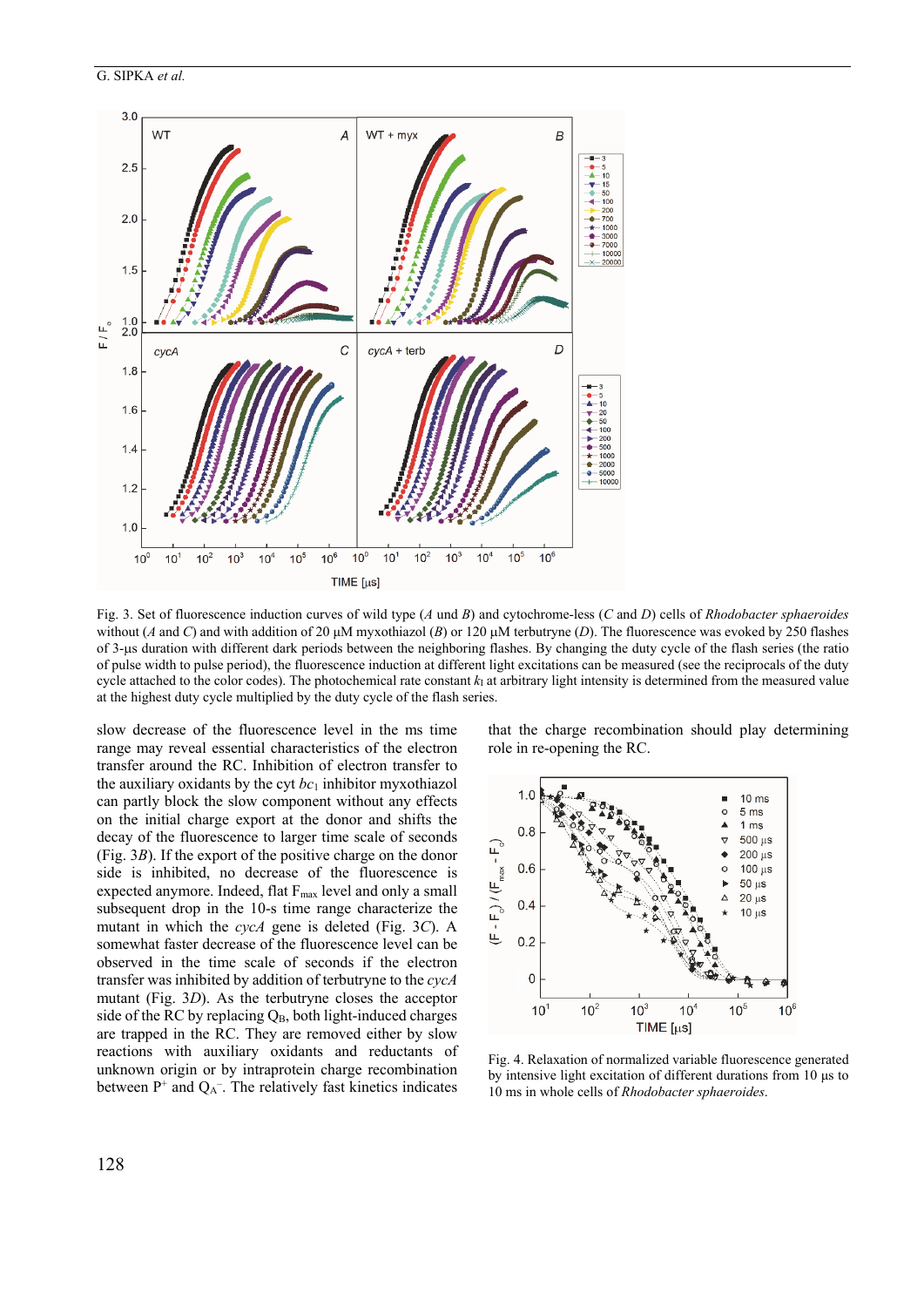We noted a greater decrease in the magnitude of the variable fluorescence in wild type than that in the *cycA* mutant (compare Figs. 3*A*,*C*). We speculate that this decrease is an indication of minor loss of the connectivity of the light-harvesting pigments to the RC that might include detachment of some BChls from the antenna.

Similarly, complex kinetics can be observed in the relaxation of the fluorescence if the excitation was terminated and the decay of the fluorescence state was tested by weak measuring flashes. Although the relaxation

#### **Discussion**

**Phases of fluorescence induction under high light excitation**: The kinetics of fluorescence induction excited by high intensity laser light is a multiphasic function of time caused by fluorescence quenchers of different origins (Fig. 2). Their kinetic overlap (appearance and disappearance) and strength determine the shape of the observed fluorescence induction. The following phases can be distinguished in dark-adapted intact cells of *R. sphaeroides* under 2 W cm<sup>-2</sup> laser excitation at 808 nm.

The fluorescence rises to about 90% of the maximum level within several  $\mu$ s. As the rise time increases with the light intensity in linear fashion, this fast initial rise of the fluorescence is the photochemical rise and corresponds to the disappearance of the photochemical quencher PQA *via*  $PQ_A \rightarrow P^+Q_A^-$ .

The single turnover of the RC can produce different redox forms of the RC depending on the rates of rereduction of  $P^+$  to P *via* bound (or unbound) cyt  $c_2^2$  and re-oxidation of  $Q_A^-$  *via* interquinone electron transfer to QB. If both reactions are carried out, a second turnover can take place which closes the RC completely in form of  $P^+(Q_AQ_B)^2$ . If this happens, the fluorescence is reaching its maximum. This can occur within  $100-200$   $\mu$ s (practically the exchange time of  $\cot c_2$  and leads to an additional rise of the fluorescence to its maximum (100%). The lack of this component is evident in *cycA* mutant where the multiple turnover of the RC is inhibited.

Due to the high light intensity, the carotenoid triplet is formed in parallel with the photochemical quencher. The carotenoid triplet quencher overlaps the photochemical quencher resulting in a decrease of the maximum level of fluorescence, with an occasionally decreasing kinetic phase as observed in nitrogen atmosphere, where the triplet lifetime increases, and a disappearance of the slow phase of the photochemical rise.

As the oxygen-dependent lifetime of the carotenoid triplet is about 5 µs under anaerobic conditions, fast equilibrium is established between the two quenchers that is not perturbed in the  $\mu$ s time range. Later, however, continuous but slow (note the logarithmic scale in Fig. 2) decrease of the fluorescence can be observed in a very broad time scale without any noticeable and characteristic kinetic components. This is in contrast with the earlier kinetics is inherently multiphasic, the deceleration of the  $decay$  after increasing excitation flash duration from 10  $\mu$ s can be well recognized (Fig. 4). The demonstrative changes in the decay kinetics are terminated after sufficiently long (>1 ms) excitation.

The kinetics derived from induction and relaxation of the fluorescence are highly correlated in the  $10^{-5}$ – $10^{-2}$  s time range (compare Figs. 3, 4). The major changes in the kinetics observed in both cases indicate a common origin of the phenomena.

findings where six phases in the fluorescence transition kinetics of *R. sphaeroides* were reported with a series of lifetimes from 4 ms to 10 s (Bína *et al.* 2010). The reason for this contradiction is unclear but could be related to the different light conditions and physiological status of the bacteria or to the sudden and unexpected changes in the fluorescence transient. The decline of the fluorescence transient from the maximum to the stationary level is altered very little by the addition of uncoupler FCCP; this indicates that the membrane potential and pH difference makes an insignificant contribution to the changes we observed in the fluorescence induction. Additionally, the membrane potential is more likely to increase than decrease the yield of fluorescence (Bína *et al.* 2010). Based on our results above, we argue that the slow decline of BChl fluorescence after the maximum can be attributed to direct loss of BChl\* and/or to a slight increase of triplet concentration. This type of slow modulation can be achieved by molecular oxygen in the bacterial culture. The oxygen-induced deactivation of BChl fluorescence is diffusion controlled and proceeds *via*  $S_1 \rightarrow S_0$  internal conversion and  $S_1 \rightarrow T_1$  intersystem crossing both causing the decline of BChl fluorescence.

**Determination of the rate of cyclic electron flow in intact cells**: At low light intensities, a definite drop of the maximum fluorescence level can be observed in accordance with the increase of the half rise time of the fluorescence induction. This is a clear indication of the light intensity limitation of the cyclic electron transport. In this case, the rates of the cyclic electron transfer (overall rate constant  $k_e$ ) and charge losses in the RC (rate constant *k*loss, Fig. 1) can compete with that of the light-induced charge separation (rate constant  $k<sub>1</sub>$ ). The observed fluorescence level F is the sum of  $F_0$  and  $F_{\text{max}}$  weighted by the fractions of open [PQ] and closed [P+Q<sup>−</sup>] RCs, respectively:

$$
F = F_0 [PQ] + F_{\text{max}} [P^+Q^-]
$$
 (1)

The kinetics of the RC states is governed by

$$
\frac{\text{d}[PQ]}{\text{dt}} = -k_1 [PQ] + (k_{\text{loss}} + k_e)[P^+Q^-],\tag{2}
$$

129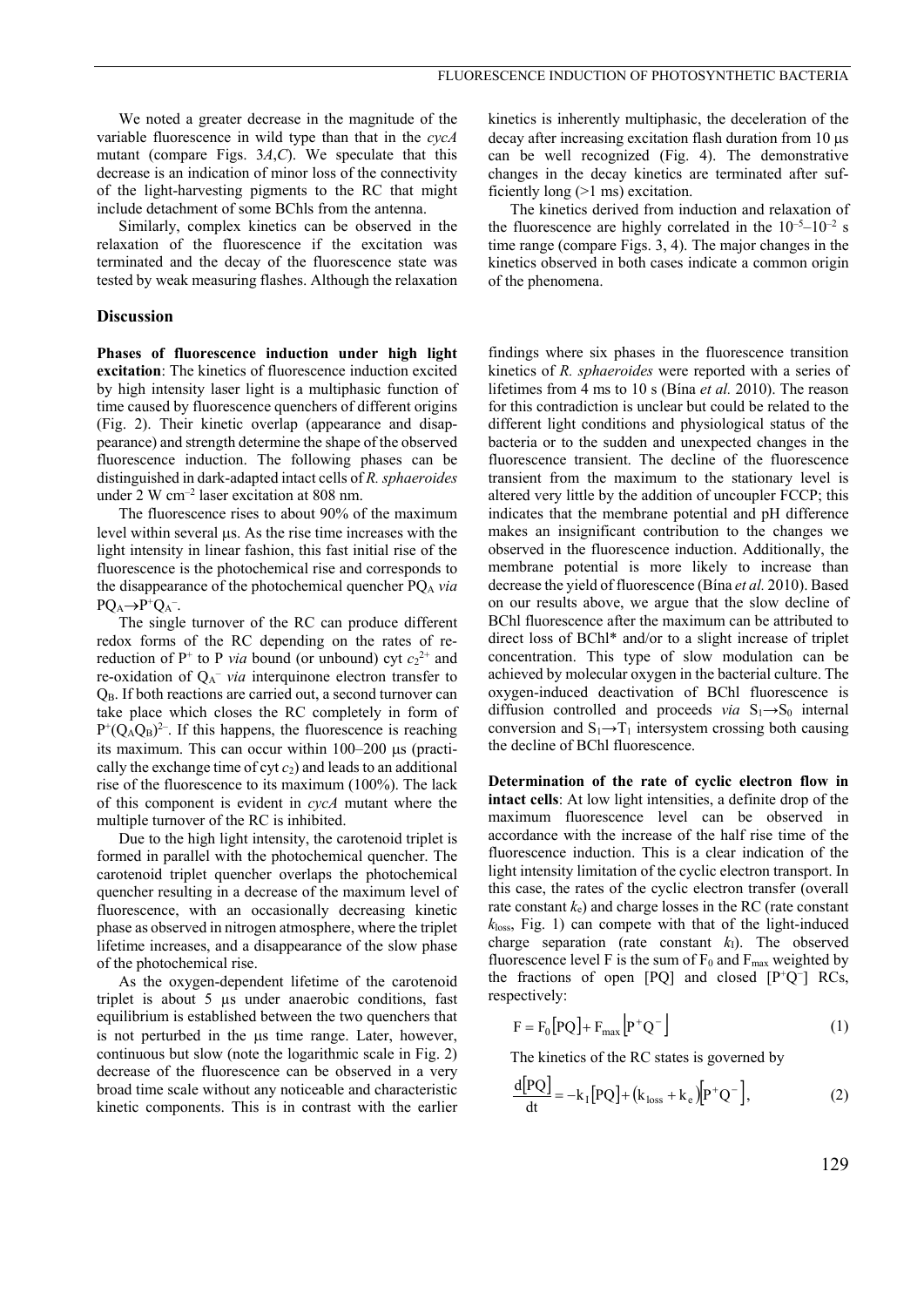# G. SIPKA *et al.*

where

$$
1 = [PQ] + [P^+Q^-]
$$
 (3)

Introducing the normalized variable fluorescence  $F_v$  =  $(F - F_0)/(F_{\text{max}} - F_0)$ , we can get

$$
F_v = \left(1 - \frac{k_e + k_{loss}}{k_I + k_e + k_{loss}}\right) \left(1 - e^{-(k_I + k_e + k_{loss}) \cdot t}\right) \tag{4}
$$

Both the amplitude and the rise of the fluorescence induction curves include the rate constants. When the light intensity is high  $(k_{\rm I} >> k_{\rm e} + k_{\rm loss})$ , the RC can turn over only once in the time range of less than 1 ms and the photochemical quenching determines solely the kinetics of the fluorescence rise to the maximum,  $F_{\text{max}}$ . If we extend a time range somewhat over 1 ms (by using smaller light intensity), a detectable drop in the fluorescence can be observed. Due to the single turnover of the RC, this phase represents the export of the single positive charge from  $P^+$  $(Q_B^-)$  is highly stable on the acceptor side of the RC). This is actually the "loss" term in Eq. 4. If, however, the RC can perform multiple turnovers in the smaller time scale (at lower light intensity), *k*loss will be neglected and will be

part of the overall rate constant of the cyclic electron transport  $k_e$ . This is manifested by the gradual decrease of the stationary level (amplitude) of the fluorescence.

The two phases of the drop of the fluorescence can be analyzed based on the amplitudes of Eq. 4: the reciprocal value of  $F_v$  should be a linear function of the reciprocal of  $k<sub>1</sub>$ . The slopes of the straight lines in double reciprocal representation give the rate constants of the thermal reactions  $k_{\text{loss}}$  and  $k_{\text{e}}$  (Fig. 5*A*). The larger rate corresponds to the detachment of cyt  $c_2^{3+}$  from the RC (single turnover) and the smaller value to the overall cyclic rate of the electron (multiple turnover).

Another way of determination of the thermal rate constants is the fit of the set of the measured fluorescence induction curves to the exponential functions with variable amplitudes and rate constants given in Eq. 4. Using this procedure, both the steady-state fluorescence levels (amplitudes) and the rates of the fluorescence rise  $(k_I + k_e)$  $+ k$ l<sub>loss</sub>) as principal information of Eq. 4 can be utilized. The solution of the problem is highly constrained as there are only two parameters to be fitted to the series of fluorescence transients at different light intensities. Using a least square method, the fit gives reasonable result that can be validated by comparison of Figs. 3*A*, 5*B*.



Fig. 5. Evaluation of the fluorescence induction curves of *Rhodobacter sphaeroides* at different excitation light intensities (Fig. 3*A*) according to the simplified electron transfer model in Fig. 1. (*A*) The reaction rate constants of the thermal reactions *k*loss (single turnover of the RC) and  $k_e$  (multiple turnover) can be derived as the slopes of the straight lines in a double reciprocal representation of  $F_v$  and  $k_1$ (*see* the amplitude of Eq. 4). The inserted panel with divided 1/*k*e scale exposes both components. (*B*) Global fit of Eq. 4 to the set of fluorescence transients with parameters  $k_{\text{loss}} = 120 \,\mu s^{-1}$  and  $k_e = 11 \,\text{ms}^{-1}$  and values of duty cycle given in the box.

It is worthwhile to compare our kinetic data for whole cells with those in chromatophores obtained from other sophisticated flash assays and model calculations. The quinone reduction cycle in chromatophores was estimated to be about 1.6 ms, including 1.2 ms required for the slow binding/release steps (Comayras *et al.* 2005). The halftime required for the released quinol to arrive and bind at the oxidizing site of the cyt  $bc_1$  complex  $(O_0)$  was taken as 5–10 ms (Crofts *et al.* 1983). The overall cycling time of electrons in chromatophore was estimated to be 13 ms (Geyer and Helms 2006) and 22 ms (Bína *et al.* 2010). However, these values are highly influenced by several

factors including the arrangement of the electron transfer carriers, the redox conditions of the pools and complexes, and the ways of diffusion of the mobile species. As with the mobile cyt  $c_2$  carriers on the donor side, the quinones in the supercomplex structure are also exposed to confinement (Comayras *et al.* 2005), which shortens the average distance of diffusion between the  $Q_B$  and  $Q_0$  sites of the RC and cyt *bc*1 complex, respectively (Joliot *et al.* 2005). However, it was found that the rate of diffusion was not the rate limiting step of the electron transfer (Geyer and Helms 2006). By theoretical treatment of the overall operation of the electron transfer, a model was provided